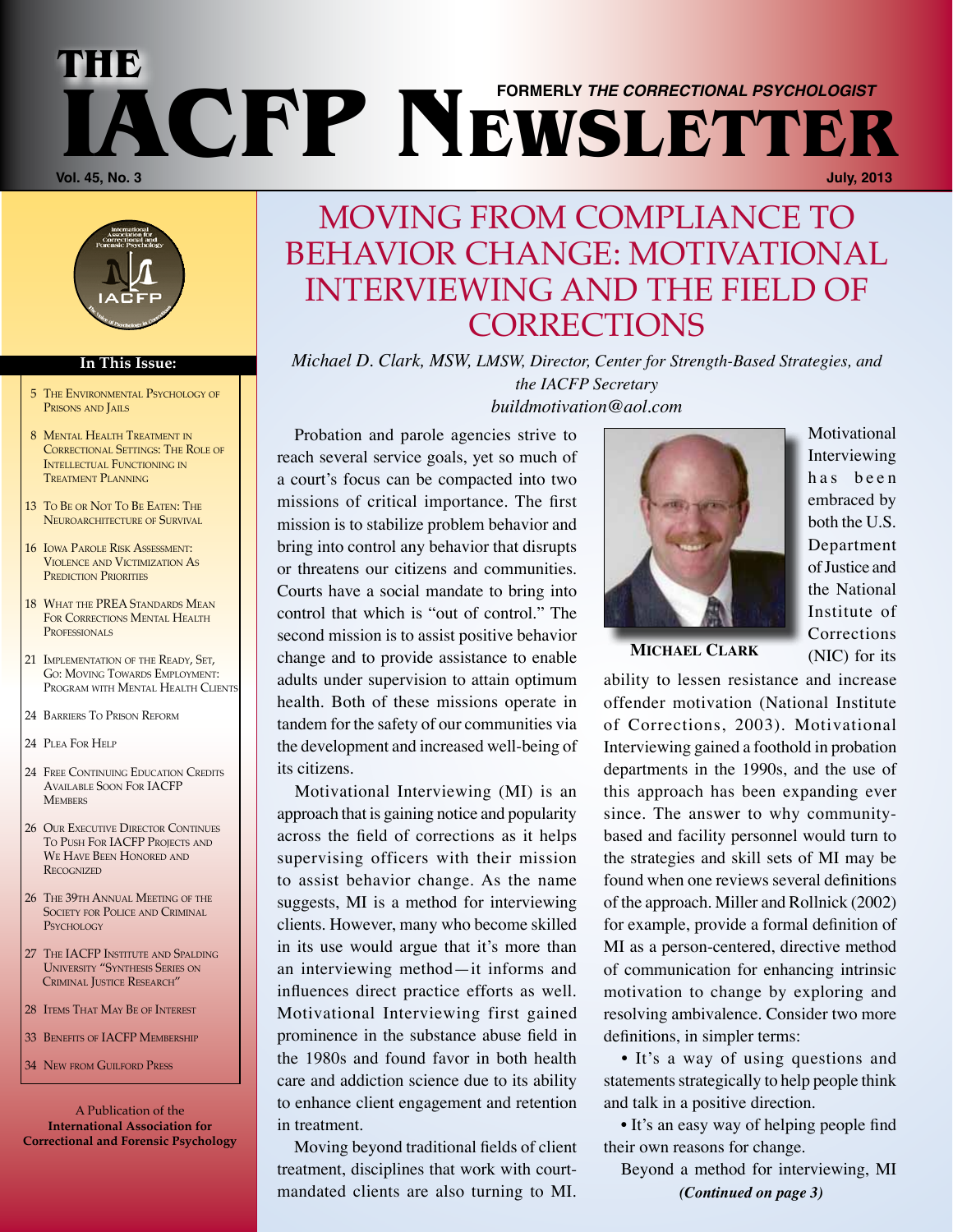## MOTIVATIONAL INTERVIEWING *(Continued from page 1)*

offers direction to the field of corrections in order to answer a critical set of questions:

• How do people change?

• How can staff assist offenders to engage in important alterations in their behavior?

• How can staff lend assistance for enduring behavior change— the type of "self-propelled" change that continues long after the person has been dismissed from court jurisdiction?

It is in the answers to these all-important questions that the utility of an MI approach will be found. Many turn to MI because it represents an investigation into the conditions that build cooperation and increase human motivation, and has been successful in teaching court personnel how to best assist those under supervision towards positive behavior change. Why would correction departments want to implement MI? **Motivational Interviewing provides a structured and proven method for assisting behavior change.**

Go back beyond the last 2 decades and you'll find that criminal justice suffered from a lack of proven methods for reducing recidivism (Andrews & Bonta, 2003). Today, it is almost unimaginable that our field ever operated without practice methods being studied and empirically validated through rigorous science. Science-based methods for corrections work were a focus of the NIC's Evidence-Based Policy and Practice Initiative, which included MI among eight principles of effective interventions that reduce the risks of recidivism (NIC, 2003). The NIC points to confirming research that it's MI techniques rather than persuasion tactics that motivate individuals both for initiating and maintaining behavior change (NIC, 2003). From NIC's perspective then, it not only seems reasonable but logical that corrections departments and others in the field, including court services, might benefit from using MI techniques.

### **Motivational Interviewing can help staff get back into the game of behavior change.**

Historically, motivation has been viewed as a more-or-less fixed characteristic of clients. That is, an offender is usually presented with a certain motivational profile, and until he/she was ready to make changes there was not much you could do to influence shifts in behavior. Under this model, the supervising officer becomes an enforcer of the court's orders, but not necessarily an active participant in the offender's behavior change. Motivational Interviewing teaches justice staff that motivation is not a fixed trait—something you either have or you don't. Instead, motivation is more akin to a "state" and a state that can be influenced.

- 
- 

Space prohibits a review of the many studies that have found that a confrontational counseling style limits effectiveness. Miller, Benefield, and Tonnigan (1993), however, found that a directive-confrontational counselor style produced twice the resistance, and only half as many positive client behaviors as did a supportive, client-centered approach. Problems are compounded as a confrontational style not only pushes success away, but can actually make matters worse. Although many probation staff rightly object, "We're not counselors!—our job is to enforce the orders of the court (maintain facility safety)," this claim only serves to highlight the need for strategies to help staff get back in the game of behavior change.

#### **Motivational Interviewing keeps officers from doing all the work, and makes interactions more change-focused.**

Interactions are more change-focused when the officer understands where change comes from. Staff trained in MI can turn away from a confrontational style or logic-based approach as they learn about the process of behavior change. Many in probation believe that what causes change are the services provided to the offender, whether that involves treatment, the threat of punishment, advice, education, or monitoring their activities. These conditions and services represent only part of the picture—and not necessarily the most important part. Research shows that long-term change is more likely to occur for intrinsic reasons (Deci & Ryan, 1985). Often the things that we assume would be motivating to the offender simply aren't. Thus, motivation is, in part, a process of finding out what things are valued and reinforcing to the individual under supervision.

Change-focused interactions place the responsibility for behavior change on the offender. During MI training, we use an attractive (and accurate) phrase: "When MI is done correctly, it is the offender who voices the arguments for change." The first step in getting the individual thinking and talking about change is by staff establishing an empathic and collaborative relationship, which includes watching and

**Motivational Interviewing suggests effective tools for** 

Since motivation has been viewed more like a fixed trait of the defendant, it has been thought that if persons enter probation departments displaying little motivation, then the best strategy is to attempt to break through their denial, rationalization, and excuses:

- "You've got a problem."
- "You have to change."
- "You'd better change your ways, or else!"

*(Continued on page 4)*